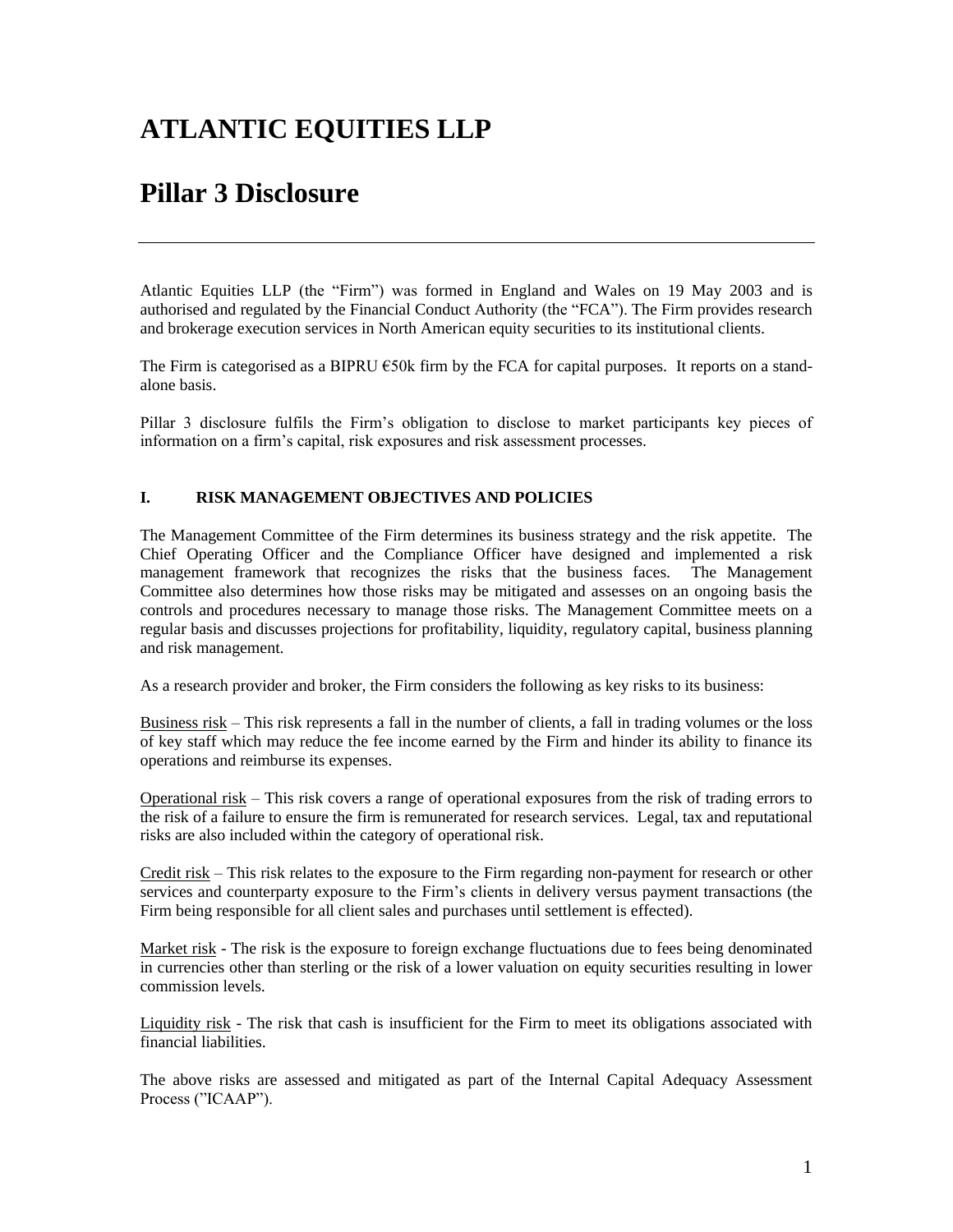### **II. CAPITAL RESOURCES**

The **capital resources** of the business comprise Tier 1 capital with no deductions.

As a limited licence firm **the capital resources requirement** is calculated as the total of Pillar 1 and Pillar 2 capital.

Pillar 1 capital is the greatest of:

- 1. a base capital requirement of Euro 50,000;
- 2. the sum of market and credit risk requirements; and
- 3. the Fixed Overhead Requirement ("FOR").

Pillar 2 capital is calculated by the Firm as representing any additional capital to be maintained against any risks not adequately covered under the requirement in Pillar 1 as part of its ICAAP.

It is the Firm's experience that its capital requirement normally consists of the FOR, although market and credit risks are reviewed monthly. The Firm applies a standardised approach to credit risk, applying 8% to the Firm's risk weighted exposure amounts, consisting mainly of commission income due but not paid, and bank balances. Having performed the ICAAP it is the Firm's opinion that no additional capital is required in excess of its Pillar 1 capital requirement.

The Firm's regulatory capital position as at 31 October 2021 was:

| <b>Capital Item</b>                                   | £000  |
|-------------------------------------------------------|-------|
| Tier 1 Capital: Members' Capital and Audited Reserves | 1.883 |
| Total Capital Resources Requirement for 2020/2021     |       |

## **III. MANAGEMENT OF THE ICAAP**

The approach of the Firm to assessing the adequacy of its internal capital to support current and future activities is contained in the ICAAP. This process includes an assessment of the specific risks to the Firm and the internal controls in place to mitigate those risks. Finally, an assessment is made of the probability of occurrence and the potential impact, in order to arrive at a level of required capital, as relevant. The Firm stress tests potential impacts by considering the Firm's financial forecasts and its breakeven point.

The Firm's ICAAP is formally reviewed by the Management Committee annually, but will be revised should there be any material changes to the Firm's business or risk profile.

## **IV. THE REMUNERATION CODE**

The aim of the Remuneration Code (the "Code") is to ensure that firms have risk focused remuneration policies which promote and are consistent with effective risk management, and do not expose firms to excessive risk.

Under the Code, the Firm is classified as a Proportionality Level Three Firm, the lowest risk category as it does not manage or trade proprietary positions. This means that the Firm can dis-apply many of the technical requirements of the Code and proportionately apply the Code's rules and principles.

Under the FCA's Prudential Sourcebook for Banks, Building Societies and Investment Firms (BIPRU), firms are required to disclosure their remuneration policy and practices, as well as aggregate quantitative disclosure for staff assessed as having a material impact on its risk profile, including senior management ("Code Staff").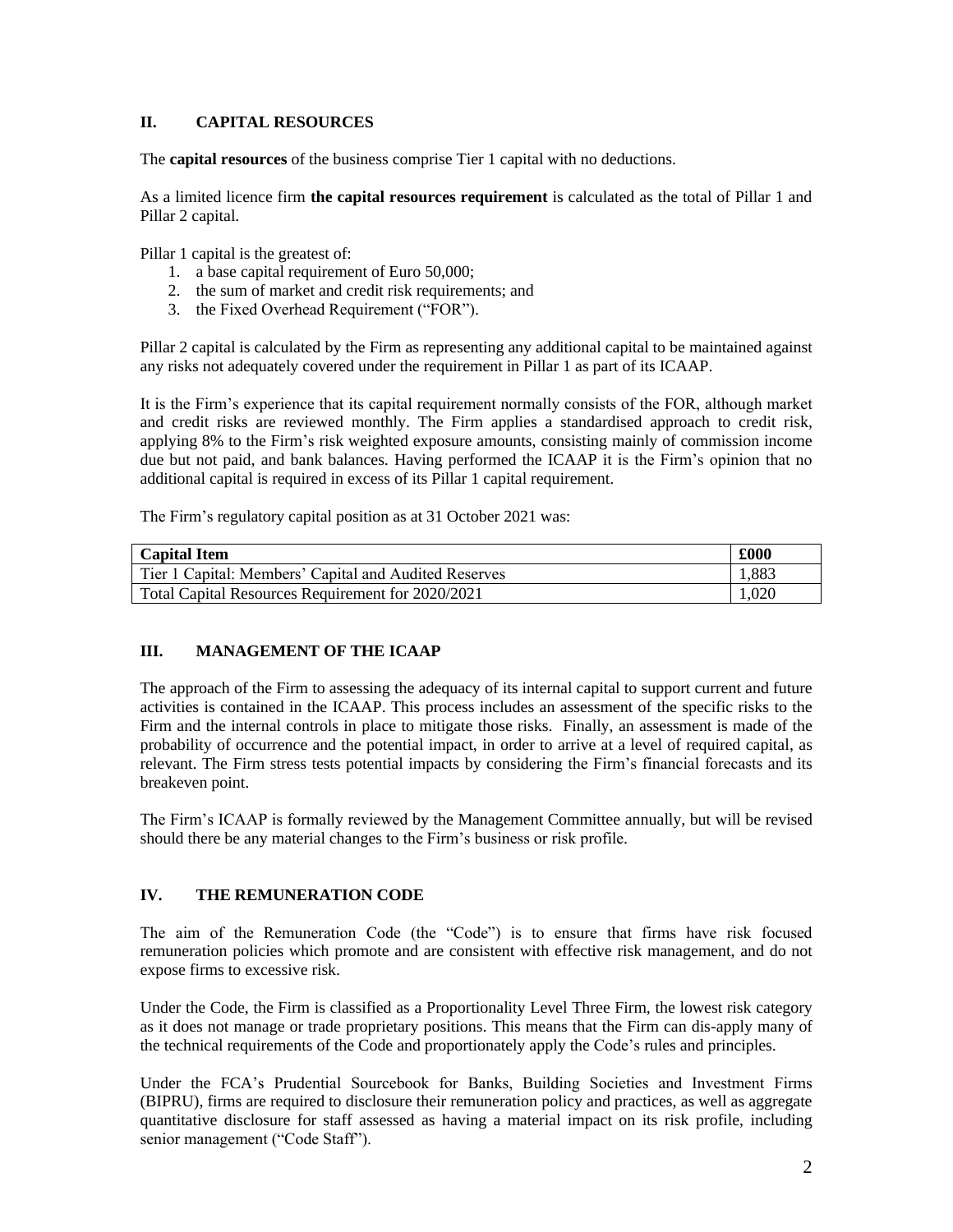The disclosure obligations applicable to remuneration subject to the Code ("Remuneration") includes all forms of fixed remuneration and variable remuneration but excludes the element of profit share awarded to such individuals as owners of the business.

#### **Remuneration Policies**

The Firm has adopted policies in relation to the Firm's remuneration arrangements which address potential conflicts of interest arising from such arrangements by taking into account the controls in place to guard against the Firm's authorised persons being rewarded for taking inappropriate levels of risk.

The Firm is satisfied that the policies in place are appropriate to its size, internal organization and the nature, scope and complexity of its activities.

#### **The Decision Making Process**

The Firm's remuneration policy is determined by the Remuneration Committee of the Firm, consisting of two designated partners, also the Chief Executive Officer ("CEO") and Chief Operating Officer ("COO"), members of the Management Committee and two independent, external members, Mark Childs of Total Rewards Solutions, as Chairman, and Valerie Lowe, a partner of Meteora Partners LLP.

#### **Link between Pay and Performance**

Remuneration subject to the Code is based on an assessment of the profitability of the Firm, an individual's performance and their contribution to the business carried on by the Firm.

Atlantic's partners are remunerated by means of partnership fixed drawings, a quarterly profit share or bonus and an annual discretionary bonus. Partners may be granted options to buy partnership equity at a discounted price at some time in the future in accordance with a Long Term Incentive Plan (LTIP).

Atlantic's employees, who are not also partners, are remunerated by means of salary, a quarterly profit share or bonus and an annual discretionary bonus. Employees are employed by an affiliated service company.

The Firm has a comprehensive appraisal system tailored to the role being undertaken which includes the setting of objectives each year for each member of staff by his/her manager and assessment against those objectives. There are strong qualitative and quantitative elements to the appraisal process under a variety of headings.